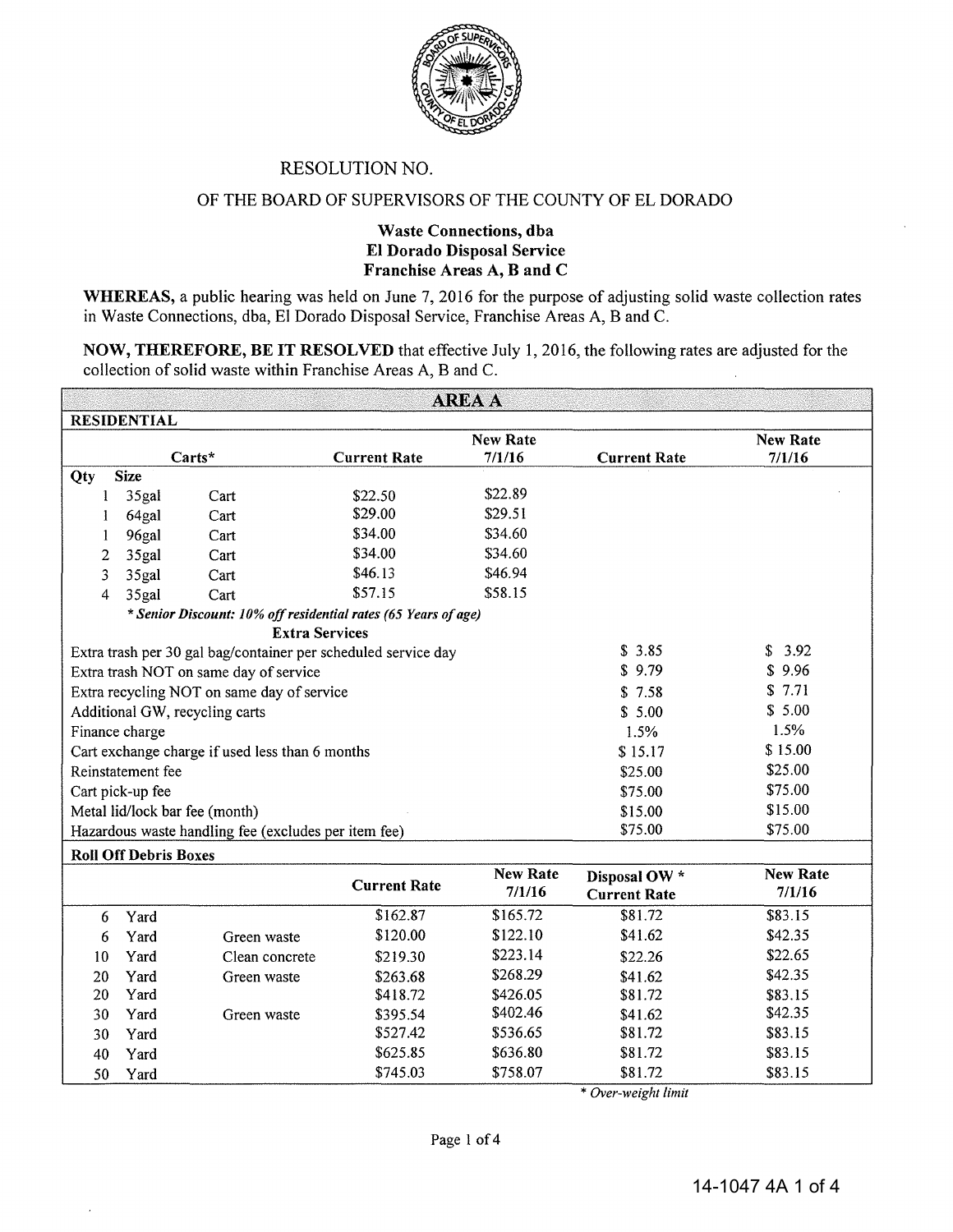# AREA A- CONTINUED

### **COMMERCIAL**

RESIDENTIAL

#### Front Load and Rear Load Bins

## Current Rate

|                | <b>Pick-Ups Per Week</b> |          |          |              |                          |              |              |               |  |
|----------------|--------------------------|----------|----------|--------------|--------------------------|--------------|--------------|---------------|--|
|                |                          | Per Yard |          | 2            | 3                        | 4            | 5            | 6             |  |
| 1              | Yard                     | \$21.74  | \$94.18  | 188.36<br>S. | 282.56<br>S.             | 376.74<br>S. | \$470.92     | 565.11<br>\$. |  |
| 2              | Yard                     | \$18.84  | \$163.08 | 326.16<br>S. | \$<br>489.26             | \$652.34     | 815.44<br>S. | 978.53<br>S.  |  |
| 3              | Yard                     | \$18.76  | \$243.57 | 487.12<br>S. | \$<br>730.68             | \$974.25     | \$1,217.82   | \$1,461.38    |  |
| 4              | Yard                     | \$18.51  | \$320.49 | 640.94<br>S. | 961.43<br>S              | \$1,281.92   | \$1,602.39   | \$1,922.87    |  |
| 5              | Yard                     | \$18.51  | \$400.59 | 801.19<br>S. | \$1,201.80               | \$1,602.39   | \$2,002.99   | \$2,403.60    |  |
| 6              | Yard                     | \$18.51  | \$480.74 | 961.43<br>S. | \$1,442.15               | \$1,922.87   | \$2,403.60   | \$2,884.30    |  |
| 8              | Yard                     | \$17.68  | \$613.42 | \$1,226.85   | \$1,840.25               | \$2,453.66   | \$3,067.10   | \$3,680.52    |  |
|                | <b>New Rate 7/1/16</b>   |          |          |              |                          |              |              |               |  |
|                |                          |          |          |              | <b>Pick-Ups Per Week</b> |              |              |               |  |
|                |                          | Per Yard |          | $\mathbf{2}$ | 3                        | 4            | 5            | 6             |  |
| 1              | Yard                     | \$22.12  | \$95.83  | 191.66<br>S. | 287.50<br>\$             | 383.33<br>S. | 479.16<br>S. | 575.00<br>S   |  |
| $\overline{2}$ | Yard                     | \$19.17  | \$165.93 | 331.87<br>S. | \$<br>497.82             | \$663.76     | 829.71<br>S. | 995.65<br>S.  |  |
| 3              | Yard                     | \$19.09  | \$247.83 | 495.64<br>S. | 743.47<br>S.             | \$991.30     | \$1,239.13   | \$1,486.95    |  |
| 4              | Yard                     | \$18.83  | \$326.10 | 652.16<br>S. | 978.26<br>S              | \$1,304.35   | \$1,630.43   | \$1,956.52    |  |
| 5.             | Yard                     | \$18.83  | \$407.60 | 815.21<br>S. | \$1,222.83               | \$1,630.43   | \$2,038.04   | \$2,445.66    |  |
| 6              | Yard                     | \$18.83  | \$489.15 | 978.26<br>S. | \$1,467.39               | \$1,956.52   | \$2,445.66   | \$2,934.78    |  |
| 8              | Yard                     | \$17.99  | \$624.15 | \$1,248.32   | \$1,872.45               | \$2,496.60   | \$3,120.77   | \$3,744.93    |  |

|  |  |  |  |  |  |  |  |  | <b>AREA B</b> |  |  |  |  |  |  |  |  |  |  |  |  |  |
|--|--|--|--|--|--|--|--|--|---------------|--|--|--|--|--|--|--|--|--|--|--|--|--|
|  |  |  |  |  |  |  |  |  |               |  |  |  |  |  |  |  |  |  |  |  |  |  |
|  |  |  |  |  |  |  |  |  |               |  |  |  |  |  |  |  |  |  |  |  |  |  |
|  |  |  |  |  |  |  |  |  |               |  |  |  |  |  |  |  |  |  |  |  |  |  |
|  |  |  |  |  |  |  |  |  |               |  |  |  |  |  |  |  |  |  |  |  |  |  |

|                                        |                                                              |                                                                |                     |           | <b>New</b>          |                      |  |  |  |  |
|----------------------------------------|--------------------------------------------------------------|----------------------------------------------------------------|---------------------|-----------|---------------------|----------------------|--|--|--|--|
|                                        |                                                              |                                                                | Current             | Current   | <b>Monthly</b>      | <b>New Quarterly</b> |  |  |  |  |
| Carts                                  |                                                              | Frequency                                                      | <b>Monthly Rate</b> | Quarterly | Rate                | Rate                 |  |  |  |  |
|                                        |                                                              |                                                                |                     | Rate      | 7/1/16              | 7/1/16               |  |  |  |  |
| $1 - 35$ gal                           |                                                              | Monthly                                                        | \$21.25             | \$63.75   | \$21.62             | \$64.87              |  |  |  |  |
| $2 - 35$ gal                           |                                                              | Monthly                                                        | \$31.88             | \$95.64   | \$32.44             | \$97.32              |  |  |  |  |
| $1 - 64$ gal                           |                                                              | Monthly                                                        | \$29.00             | \$87.00   | \$29.51             | \$88.53              |  |  |  |  |
| $1 - 96$ gal                           |                                                              | Monthly                                                        | \$35.00             | \$105.00  | \$35.61             | \$106.84             |  |  |  |  |
|                                        | Senior Discount: 10% off residential rates (65 Years of age) |                                                                |                     |           |                     |                      |  |  |  |  |
|                                        |                                                              | Current                                                        | <b>New Rate</b>     |           |                     |                      |  |  |  |  |
|                                        |                                                              | <b>Extra Services</b>                                          |                     |           | Rate                | 7/1/16               |  |  |  |  |
|                                        |                                                              | Extra trash per 30 gal bag/container per scheduled service day |                     |           | \$3.85              | \$3.92               |  |  |  |  |
| Extra trash NOT on same day of service |                                                              | \$9.79                                                         | \$9.96              |           |                     |                      |  |  |  |  |
|                                        |                                                              | Extra recycling NOT on same day of service                     |                     | \$7.58    | \$7.71              |                      |  |  |  |  |
|                                        |                                                              | Cart exchange charge if used less than 6 months                |                     |           | \$15.17             | \$15.00              |  |  |  |  |
| Additional recycling cart              |                                                              |                                                                |                     |           | \$5.00              | \$5.00               |  |  |  |  |
| Finance charge                         |                                                              |                                                                |                     |           | 1.5%                | 1.5%                 |  |  |  |  |
| <b>Reinstatement Fee</b>               |                                                              |                                                                |                     |           | \$25.00             | \$25.00              |  |  |  |  |
| Cart pick-up fee                       |                                                              |                                                                |                     |           | \$75.00             | \$75.00              |  |  |  |  |
| Metal lid/lock bar fee (per month)     |                                                              |                                                                |                     |           | \$15.00             | \$15.00              |  |  |  |  |
|                                        |                                                              | Hazardous waste handling fee (excludes per item fee)           |                     |           | \$75.00             | \$75.00              |  |  |  |  |
| <b>Roll Off Debris Boxes</b>           |                                                              |                                                                |                     |           |                     |                      |  |  |  |  |
|                                        | <b>Gate Rates</b>                                            |                                                                | Current             | New Rate  | Disposal OW *       | <b>New Rate</b>      |  |  |  |  |
|                                        |                                                              |                                                                | Rate                | 7/1/16    | <b>Current Rate</b> | 7/1/16               |  |  |  |  |
| 6                                      | Yard                                                         |                                                                | \$162.87            | \$165.72  | \$81.72             | \$83.15              |  |  |  |  |
| 6                                      | Yard                                                         | Green Waste                                                    | \$120.00            | \$122.10  | \$41.62             | \$42.35              |  |  |  |  |
| 10                                     | Yard                                                         | Clean Concrete                                                 | \$219.30            | \$223.14  | \$22.62             | \$23.02              |  |  |  |  |
| 20                                     | Yard                                                         | Green Waste                                                    | \$263.68            | \$268.29  | \$41.62             | \$42.35              |  |  |  |  |
| 20                                     | Yard                                                         |                                                                | \$418.72            | \$426.05  | \$81.72             | \$83.15              |  |  |  |  |

Page 2 of 4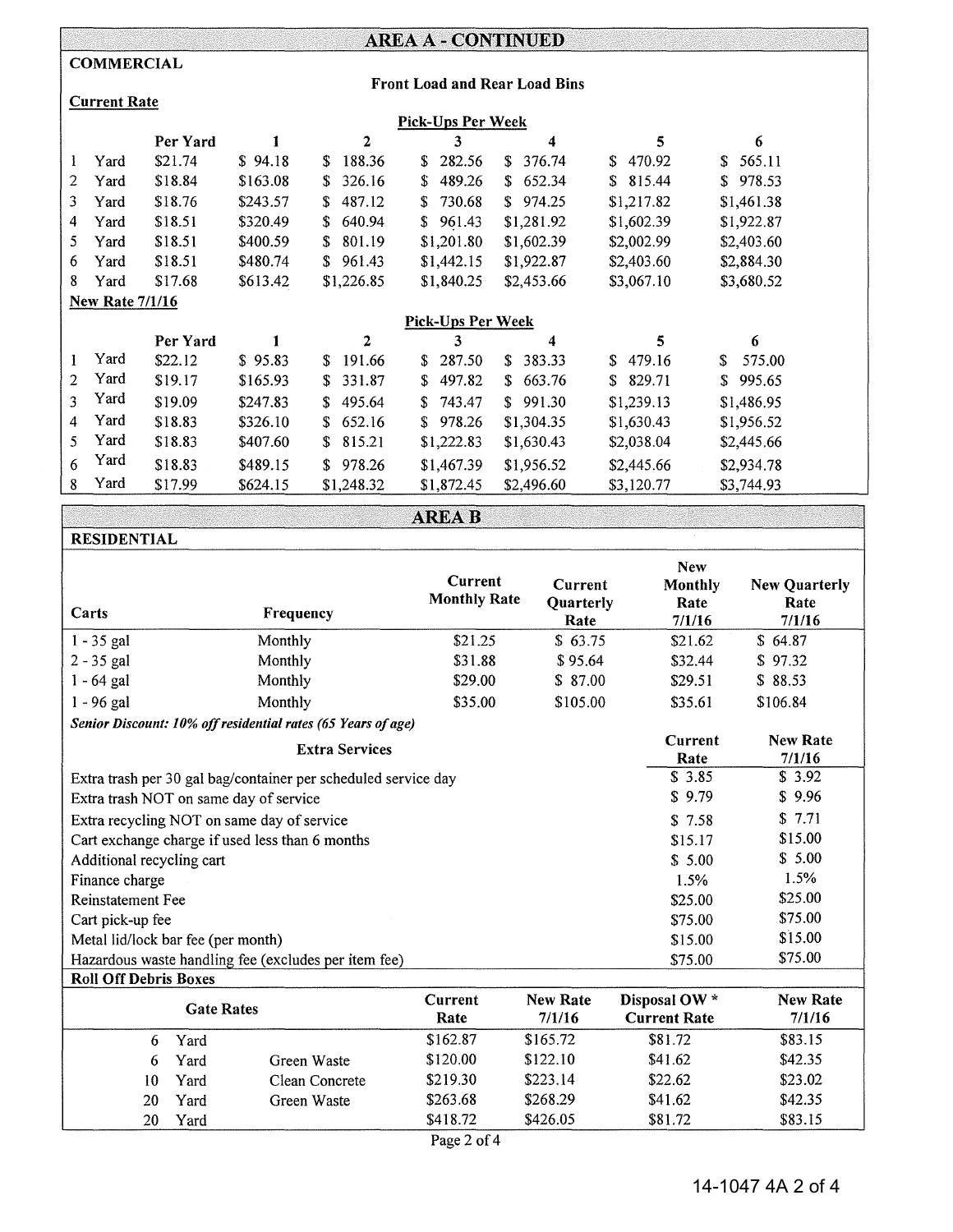| <b>AREA B - CONTINUED</b><br>Disposal OW*<br>New Rate<br><b>New Rate</b><br>Current<br><b>Current Rate</b><br>7/1/16<br>7/1/16<br>Rate<br>\$41.62<br>\$42.35<br>\$395.54<br>\$402.46<br>Green Waste<br>30<br>Yard<br>\$81.72<br>\$83.15<br>\$527.42<br>\$536.65<br>Yard<br>30<br>\$625.85<br>\$636.80<br>\$81.72<br>\$83.15<br>40<br>Yard<br>\$81.72<br>\$83.15<br>\$745.03<br>\$758.07<br>50<br>Yard<br>* Over- weight limit<br><b>COMMERCIAL</b> |
|----------------------------------------------------------------------------------------------------------------------------------------------------------------------------------------------------------------------------------------------------------------------------------------------------------------------------------------------------------------------------------------------------------------------------------------------------|
|                                                                                                                                                                                                                                                                                                                                                                                                                                                    |
|                                                                                                                                                                                                                                                                                                                                                                                                                                                    |
|                                                                                                                                                                                                                                                                                                                                                                                                                                                    |
|                                                                                                                                                                                                                                                                                                                                                                                                                                                    |
|                                                                                                                                                                                                                                                                                                                                                                                                                                                    |
|                                                                                                                                                                                                                                                                                                                                                                                                                                                    |
|                                                                                                                                                                                                                                                                                                                                                                                                                                                    |
|                                                                                                                                                                                                                                                                                                                                                                                                                                                    |
| Pick Ups Per Week<br><b>Current Rate</b>                                                                                                                                                                                                                                                                                                                                                                                                           |
| $\overline{2}$<br>3<br>4<br>5<br>Per Yard<br>1<br>6                                                                                                                                                                                                                                                                                                                                                                                                |
| 188.36<br>282.56<br>376.74<br>470.92<br>565.11<br>Yard<br>\$94.18<br>\$<br>£.<br>\$21.74<br>\$<br>1<br>S.<br>S.                                                                                                                                                                                                                                                                                                                                    |
| 423.82<br>706.39<br>1.5<br>Yard<br>\$21.74<br>282.56<br>565.09<br>847.66<br>\$141.27<br>\$<br>\$<br>S.<br>\$<br>S.                                                                                                                                                                                                                                                                                                                                 |
| $\overline{2}$<br>326.16<br>489.26<br>\$652.34<br>\$815.44<br>\$978.52<br>Yard<br>\$18.84<br>\$163.08<br>\$<br>S.                                                                                                                                                                                                                                                                                                                                  |
| 3<br>\$18.76<br>\$243.57<br>487.12<br>730.68<br>\$974.25<br>\$1,217.82<br>\$1,461.38<br>Yard<br>S<br>S                                                                                                                                                                                                                                                                                                                                             |
| \$961.43<br>\$18.51<br>\$320.49<br>640.94<br>\$1,281.92<br>\$1,602.39<br>\$1,922.87<br>4<br>Yard<br>\$                                                                                                                                                                                                                                                                                                                                             |
| \$2,002.99<br>\$2,403.60<br>5<br>\$18.51<br>\$400.59<br>801.19<br>\$1,201.80<br>\$1,602.39<br>Yard<br>S                                                                                                                                                                                                                                                                                                                                            |
| \$1,442.15<br>\$1,922.87<br>\$2,403.60<br>\$2,884.30<br>6<br>Yard<br>\$18.51<br>\$480.74<br>S<br>961.43                                                                                                                                                                                                                                                                                                                                            |
| 8<br>\$613.42<br>\$1,226.85<br>\$1,840.25<br>\$2,453.66<br>\$3,067.10<br>\$3,680.52<br>Yard<br>\$17.68                                                                                                                                                                                                                                                                                                                                             |
| Pick Ups Per Week<br><b>New Rate 7/1/16</b>                                                                                                                                                                                                                                                                                                                                                                                                        |
| $\overline{2}$<br>3<br>Per Yard<br>4<br>5<br>1<br>6                                                                                                                                                                                                                                                                                                                                                                                                |
| 479.16<br>575.00<br>\$95.83<br>191.66<br>287.50<br>383.33<br>\$22.12<br>$\mathbb{S}$<br>S.<br>Yard<br>S<br>S.<br>1<br>S                                                                                                                                                                                                                                                                                                                            |
| \$22.12<br>287.50<br>431.24<br>574.98<br>718.75<br>862.49<br>1.5<br>Yard<br>\$143.74<br>\$<br>S<br>S<br>\$<br>\$.                                                                                                                                                                                                                                                                                                                                  |
| $\overline{2}$<br>331.87<br>497.82<br>\$663.76<br>\$829.71<br>995.64<br>Yard<br>\$19.17<br>\$165.93<br>S<br>S<br>\$                                                                                                                                                                                                                                                                                                                                |
| 743.47<br>\$991.30<br>\$1,239.13<br>\$1,486.95<br>3<br>Yard<br>\$19.09<br>\$247.83<br>495.64<br>\$<br>S                                                                                                                                                                                                                                                                                                                                            |
| \$978.26<br>\$1,304.35<br>\$1,630.43<br>\$1,956.52<br>Yard<br>\$18.83<br>\$326.10<br>652.16<br>4<br>S                                                                                                                                                                                                                                                                                                                                              |
| \$1,222.83<br>\$2,038.04<br>\$2,445.66<br>5<br>Yard<br>\$18.83<br>\$407.60<br>815.21<br>\$1,630.43<br>S                                                                                                                                                                                                                                                                                                                                            |
| 978.26<br>\$1,467.39<br>\$2,445.66<br>Yard<br>\$18.83<br>\$489.15<br>\$1,956.52<br>\$2,934.78<br>6<br>S                                                                                                                                                                                                                                                                                                                                            |
| \$3,120.77<br>\$3,744.93<br>8<br>\$17.99<br>\$624.15<br>\$1,248.32<br>\$1,872.45<br>\$2,496.60<br>Yard                                                                                                                                                                                                                                                                                                                                             |
| <b>AREA C</b>                                                                                                                                                                                                                                                                                                                                                                                                                                      |
| <b>RESIDENTIAL*</b>                                                                                                                                                                                                                                                                                                                                                                                                                                |
| New Rate<br><b>Current Rate</b><br>Carts<br>Frequency<br>7/1/16                                                                                                                                                                                                                                                                                                                                                                                    |
| Road Service                                                                                                                                                                                                                                                                                                                                                                                                                                       |
| \$21.42<br>\$21.79<br>$1 - 35$ gal<br>Monthly                                                                                                                                                                                                                                                                                                                                                                                                      |
| \$30.59<br>\$31.13<br>$2 - 35$ gal<br>Monthly                                                                                                                                                                                                                                                                                                                                                                                                      |
| \$35.37<br>3 - 35 gal<br>Monthly<br>\$34.76                                                                                                                                                                                                                                                                                                                                                                                                        |
| \$31.13<br>\$30.59<br>$1 - 64$ gal<br>Monthly                                                                                                                                                                                                                                                                                                                                                                                                      |
| \$41.58<br>\$40.86<br>$2 - 64$ gal<br>Monthly                                                                                                                                                                                                                                                                                                                                                                                                      |
| \$52.91<br>\$53.84<br>3 - 64 gal<br>Monthly                                                                                                                                                                                                                                                                                                                                                                                                        |
| \$35.37<br>1 - 96 gal<br>\$34.76<br>Monthly<br>\$53.84                                                                                                                                                                                                                                                                                                                                                                                             |
| \$52.91<br>2 - 96 gal<br>Monthly<br>$\rm N/A$<br>\$86.02<br>3 - 96 gal<br>Monthly                                                                                                                                                                                                                                                                                                                                                                  |

1-35 gal 1-64 gal 1-96 gal Monthly Monthly Monthly \$29.I4 \$38.93 \$42.59

\* *Senior Discount: 10% off residential rates (65 Years of age).* 

3-96 gal House Service

\$29.65  $$39.61$ \$43.34